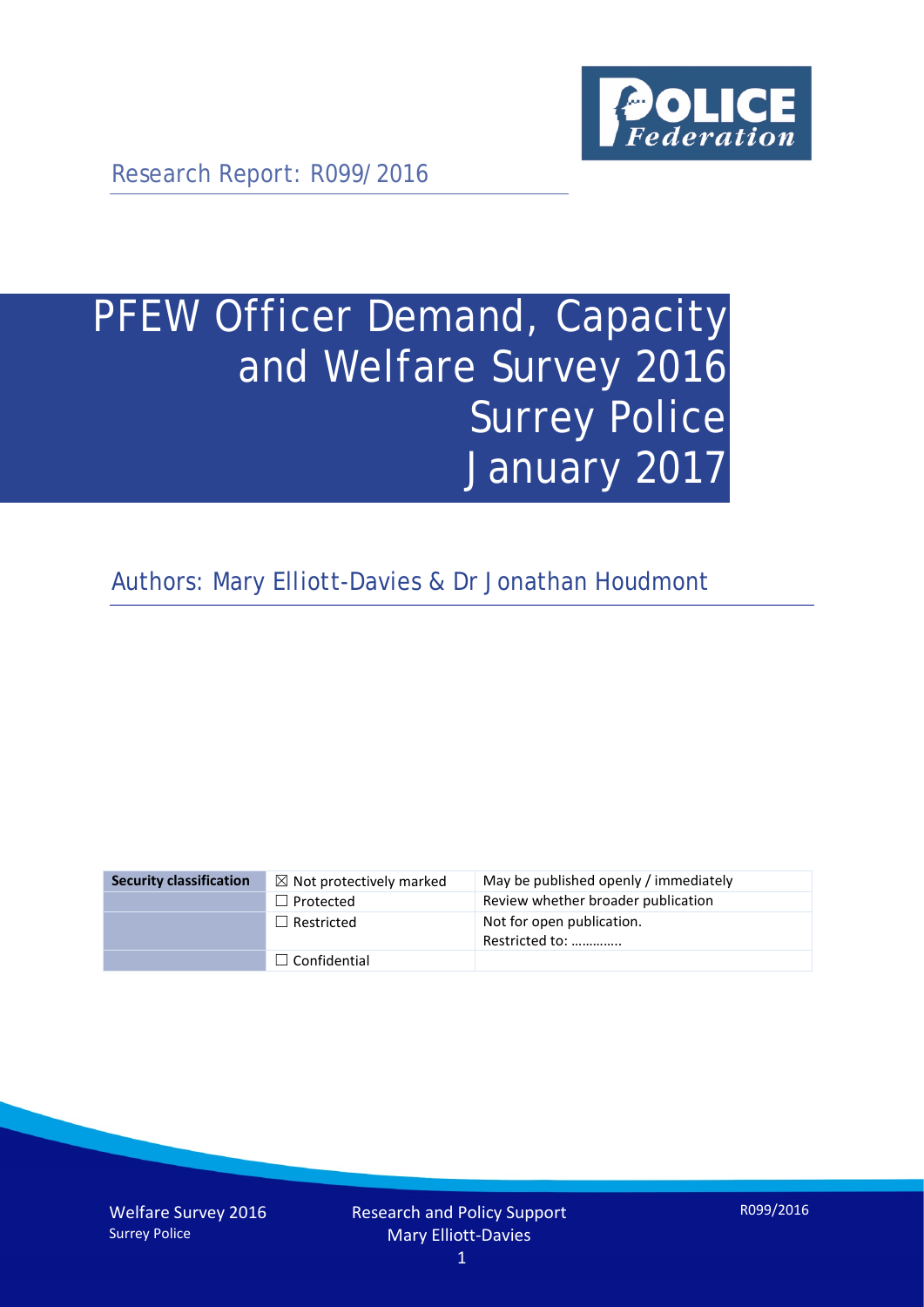# **1. FOREWORD**

### **INTRODUCTION**

In recent times policing in England and Wales has experienced unprecedented budgetary cuts amount[i](#page-15-0)ng to an 18% real-term reduction since 2010.<sup>1</sup> The impact on police officer numbers has been considerable, with a 14% fall in officer numbers over a seven year period from a high of 143,734 in 2009<sup>[ii](#page-15-1)</sup> to 124,066 in March 2016.<sup>[iii](#page-15-2)</sup> Evidence from a focus group study conducted by the PFEW<sup>[iv](#page-15-3)</sup> highlighted that these reduction's may be having a negative effect on officers individual wellbeing. It was within this context that the 2016 PFEW Officer Demand, Capacity, and Welfare Survey took place.

This report provides a summary of responses to key questions from the 2016 PFEW Officer Demand, Capacity, and Welfare Survey from respondents in **Surrey Police**.

Where appropriate, details of average responses for the police service as a whole are also presented. However, differences between the national and local responses have not been tested statistically and therefore any differences reported are for guidance only and must be treated with caution.

Force rankings have not been included due to the vast range of response rates across forces (2.1% - 34.2%), making comparisons inappropriate without the application of inferential statistics to address the extreme variations in sample sizes (range: 34 -3909). In addition, forces with less than 100 respondents were not provided with a force level report as their sample size was too small to be representative of the force as a whole and may have enabled identification of individuals based on their demographics.

Please be aware that the total number of responses for each item may vary slightly as not all items were answered by all respondents, and all percentages are rounded to the nearest whole number. In addition, the actual differences between any and all groups may be quite small and these details should be considered when interpreting the data.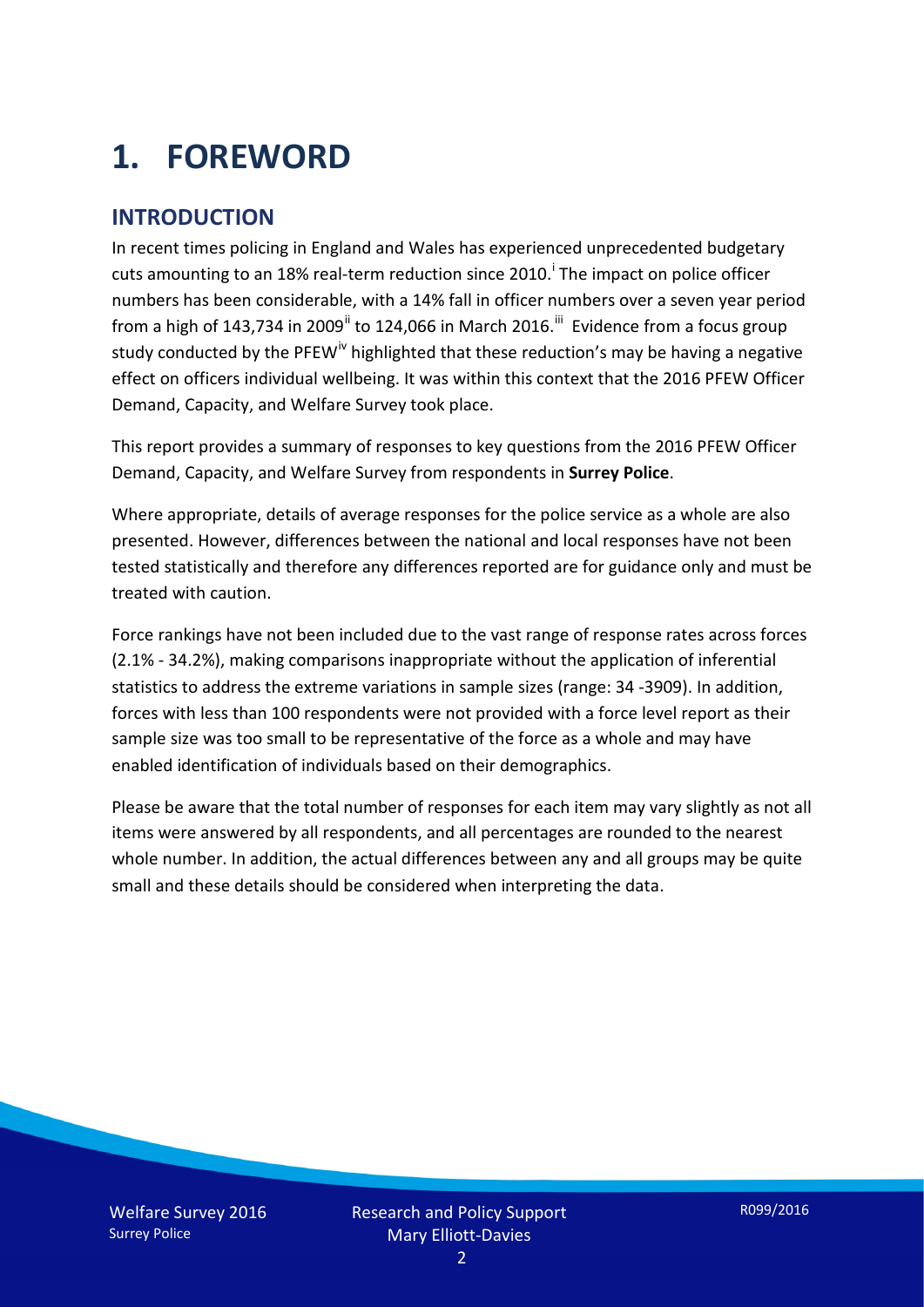### **RESPONSE RATES AND DEMOGRAPHICS**

Survey responses were gathered over a four-week period in February 2016. All officers of the federated ranks in England and Wales were eligible to participate. Analyses were conducted on a sample of 16,841 responses drawn from all 43 forces across England and Wales.  $^1$  $^1$  The national response rate for the 2016 survey was 14%.

561 responses were received from Surrey Police, representing a response rate of around [2](#page-2-1)9%.<sup>2</sup> The margin of error for this report has been calculated using the size of the sample and the population. At a 95% confidence level, this force report has a 3% margin of error. If the margin of error is less than 5%, it can be considered to be within the normal bounds of academic rigor.<sup>[3](#page-2-2)</sup> If this threshold has not been met, the results from this report must be interpreted with caution.

Overall 1% of respondents (*N*=237) to the survey declined to state which force they belonged to. These responses have been included within the national data but are excluded from force-level analyses.

65% of responses from Surrey Police were received from male officers and 35% of responses were from female officers. In regards to rank, 75% of respondents from Surrey Police were Constables, 18% were Sergeants and 7% were Inspectors or Chief Inspectors. 6% of responses from Surrey Police were received from Black and Minority Ethnic (BME) officers.

-

<span id="page-2-0"></span> $1$  Data were removed where the respondent indicated they were not currently a police officer or they gave implausible answers – for full exclusion criteria, please see Houdmont & Elliott-Davies (2016).<br><sup>2</sup> Based on March 2016 Home Office figures of officer headcount.

<span id="page-2-1"></span>

<span id="page-2-2"></span> $3$  The generally accepted academic standards is a 95% confidence level with a 5% (or less) margin of error.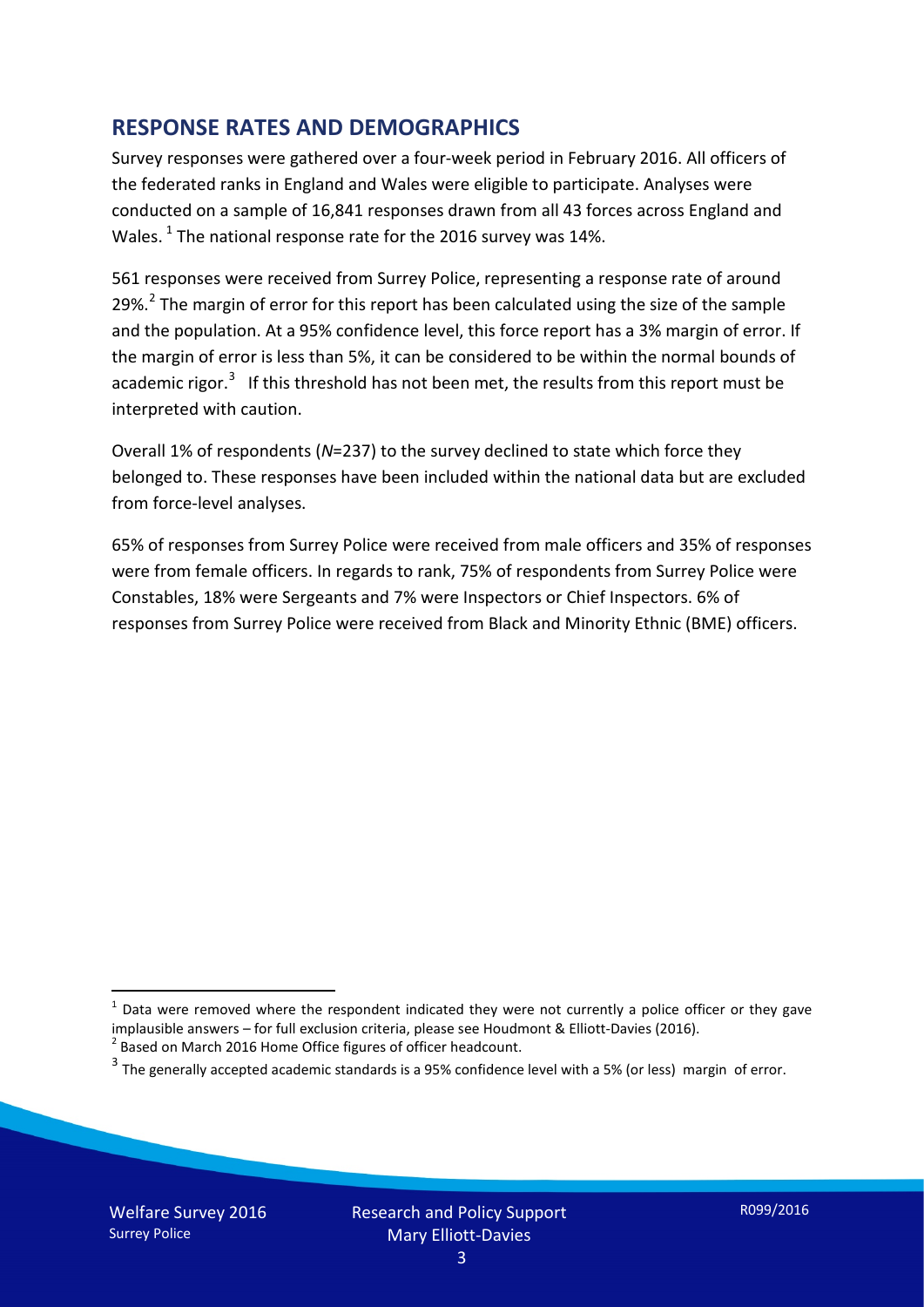# **2. DEMAND**

# **2.1. WORKLOAD**

61% of respondents from Surrey Police told us that their workload is currently too high. This was lower than the proportion of national respondents who reported their workload was too high (66%).

## **2.2. HSE MANAGEMENT STANDARDS**

The UK Health and Safety Executive published the Management Standards Indicator Tool (MSIT) to assist organisations in the assessment of workers exposure to dimensions of the psychosocial work en[v](#page-15-4)ironment that, if not properly managed, can lead to harm to health.<sup>v</sup> The 25-item version of the MSIT<sup>[vi](#page-15-5)</sup> contains four items that measure job demands.

27% of respondents from Surrey Police told us that they often or always have unachievable deadlines, and 42% that they have to neglect some tasks because they have too much to do. Findings for the MSIT job demand items for Surrey Police are presented in Figure 1 below.



*Figure 1. Surrey Police: HSE MSIT Job Demands*

Welfare Survey 2016 Surrey Police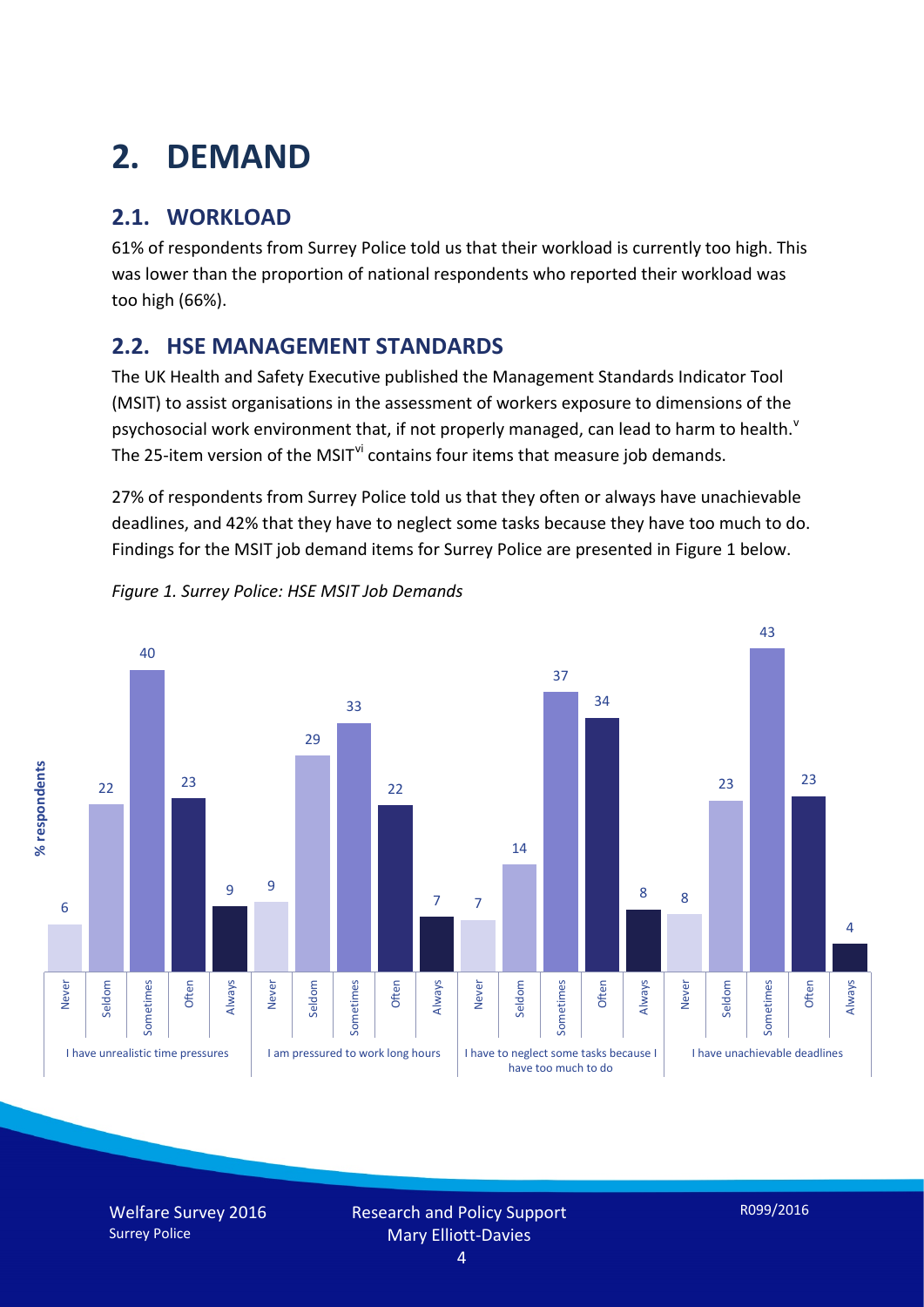### **2.3. AMOUNT AND PACE OF WORK**

A set of statements were developed for the current study to assess aspects of job demands in regards to the amount and pace of work. Findings for Surrey Police are presented in Figure 2.





71% of respondents from Surrey Police *disagreed* or *strongly disagreed* that they were able to meet all of the conflicting demands on their time and 89% of respondents from Surrey Police *disagreed* or *strongly disagreed* that there are enough officers to manage all the demands made on their team/unit.

Welfare Survey 2016 Surrey Police

% respondents **% respondents**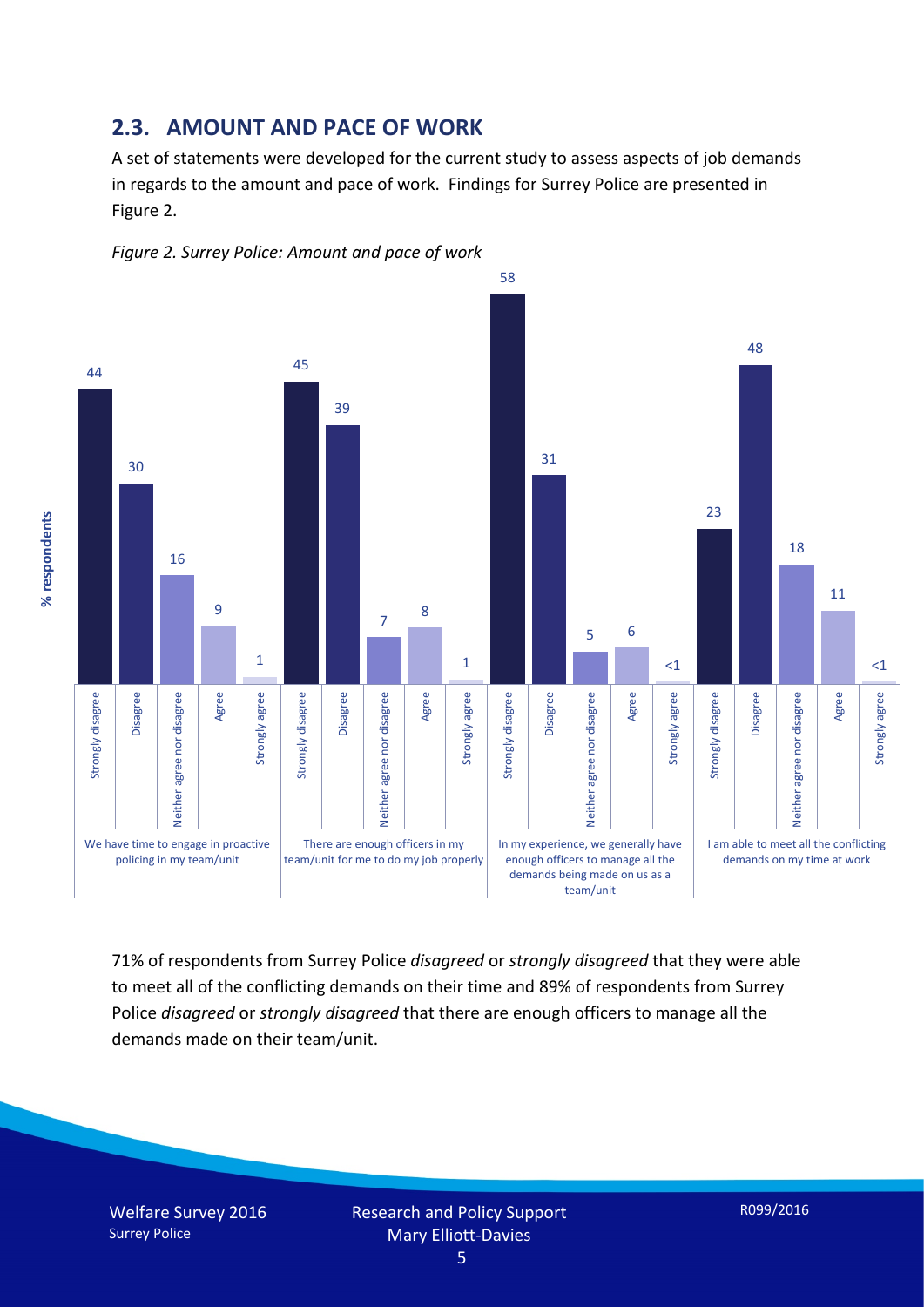# **3. CAPACITY**

### **3.1. MINIMUM OFFICER STAFFING**

We asked respondents whether or not their team or unit has a minimum officer staffing level and 71% of respondents from Surrey Police indicated that their team or unit had a minimum officer staffing level. Among respondents whose team or unit had a minimum officer staffing level, 24% indicated that this level was achieved *never* or *rarely*.

### **3.2. OFFICER STAFFING ARRANGEMENTS**

Respondents were asked whether they had been told how officer staffing levels in their team/unit were determined and whether they felt it was effective. 65% of respondents from Surrey Police indicated that they had not been told how officer staffing levels are determined, whilst 76% *disagreed* or *strongly disagreed* that the way officer staffing levels are determined seems to be effective. An additional set of statements were developed for this survey to assess aspects of capacity to meet job demands. Results for Surrey Police are below.



#### *Figure 3. Surrey Police: Capacity to deal with workload*

Welfare Survey 2016 Surrey Police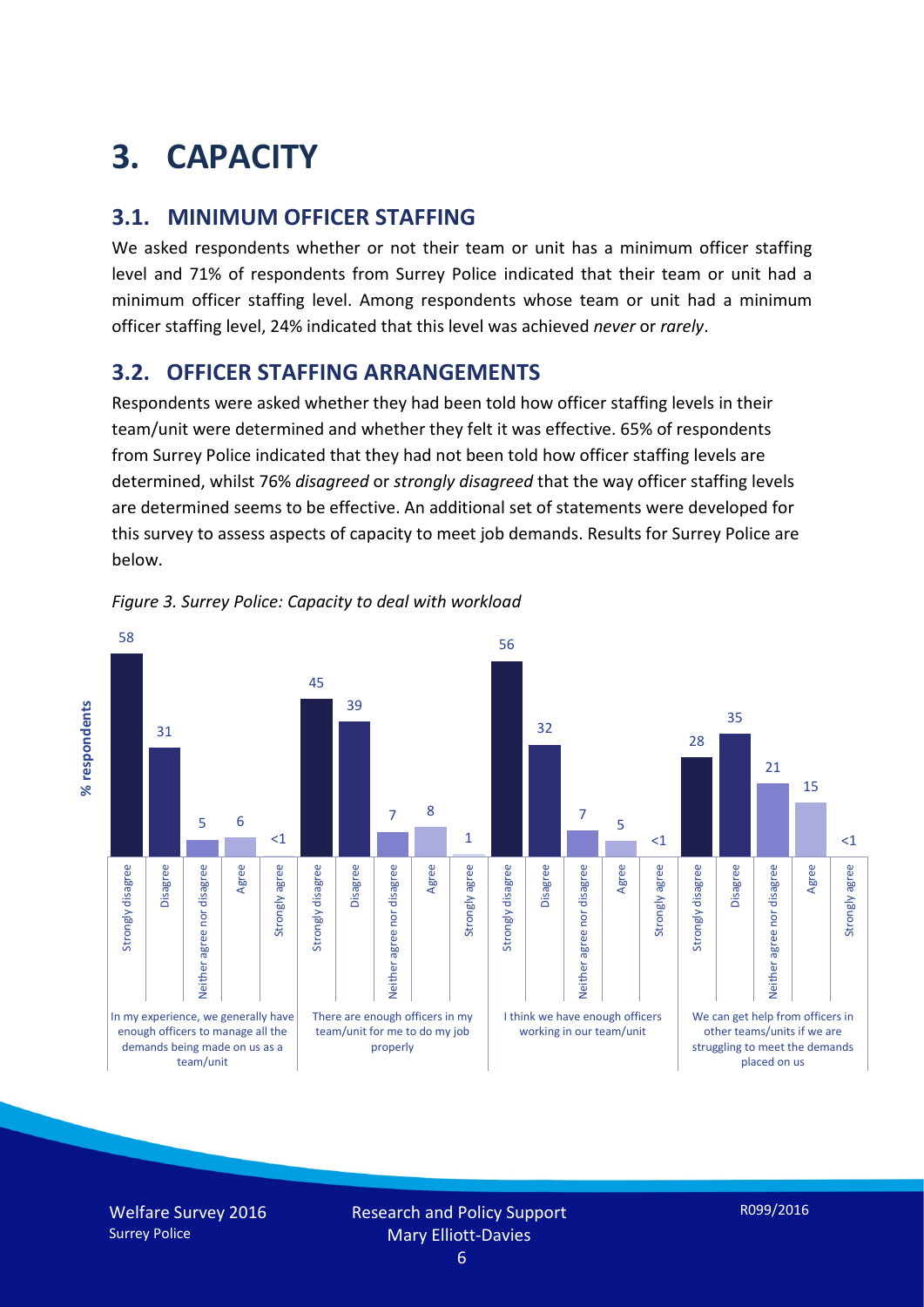# **4. WORK PATTERNS**

### **4.1. SHIFTS**

Respondents were invited to indicate which of broad shift patterns they typically worked (indicated in Figure 4) and, to the nearest hour, how long their shifts are supposed to last.

3% of respondents from Surrey Police reported their formal shift duration was more than the 8-10 hours advised by the Health and Safety Executive<sup>[vii](#page-15-6)</sup> and the Police Negotiating Board.<sup>[viii](#page-15-7)</sup>



*Figure 4. Surrey Police: Shift rotation*

### **4.2. SINGLE CREWING**

Among respondents from Surrey Police, for whom this item was applicable (*N*=*491*), 65% reported being single crewed either *often* or *always* over the previous 12 month period, this can be compared with 73% of respondents from the national sample.

### **4.3. BREAKS, REST DAYS AND ANNUAL LEAVE**

58% of respondents from Surrey Police were *never* or *rarely* able to take their full rest break entitlement, and 89% reported having had two or more rest days cancelled in the previous 12 month period.

27% of respondents from Surrey Police told us that they have not been able to take their full annual leave entitlement in the previous 12 month period.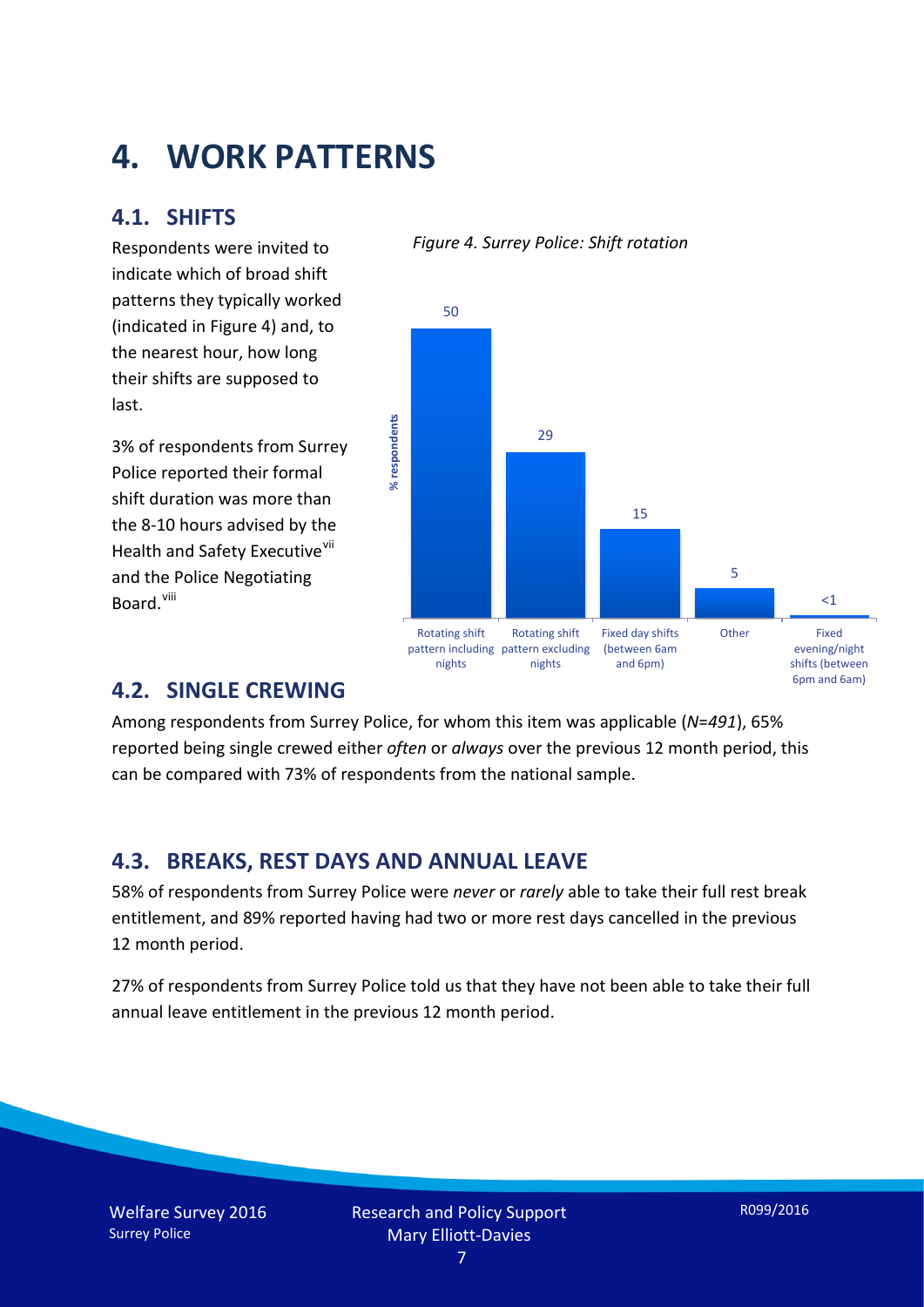# **5. MENTAL HEALTH AND WELLBEING**

# **5.1. SINGLE ITEM INDICATOR**

A top-level broad overview of mental wellbeing was established using an item that asked respondents to indicate whether they had experienced feelings of stress, low mood, anxiety, or other difficulties with their health and wellbeing over the last 12 months.

82% of respondents from Surrey Police indicated that they had experienced feelings of stress, low mood, anxiety, or other difficulties with their health and wellbeing over the last 12 months. 94% also indicated that these feelings were caused, or made worse by work.

### **5.2. MENTAL WELLBEING**

Mental wellbeing can be broadly conceptualized as having two dimensions. The first concerns positive affect (i.e. pleasurable aspects of wellbeing such as feelings of optimism, cheerfulness, and relaxation). The second concerns psychological functioning (i.e. such as clear thinking, self-acceptance, personal development, competence, and autonomy).

To investigate mental wellbeing in more detail the two-dimensional structure of mental wellbeing described above was assessed using the short Warwick-Edinburgh Mental Wellbeing Scale.<sup>[ix](#page-15-8)</sup> The use of this scale, which has been widely used in a number of settings, helps us to measure the incidence of wellbeing in the police in a reliable way, allowing credible comparisons. The scale asks individuals to rate their experience during the last two weeks for seven positively framed statements.

Findings for the items for the short Warwick-Edinburgh Mental Wellbeing Scale for Surrey Police are presented in Figure 5 alongside those for the general public.

### **5.3. HELP SEEKING**

A question was applied to identify those who had ever **sought help** for feelings of stress, low mood, anxiety, or any other difficulties with mental health and wellbeing. Examples of sources of help were provided including GP, occupational health department, psychologist, therapist, and counsellor.

40% of Surrey Police respondents had previously sought help for feelings of stress, low mood, anxiety or other difficulties with their mental health and wellbeing, of which 51% had done so within the last 12 months.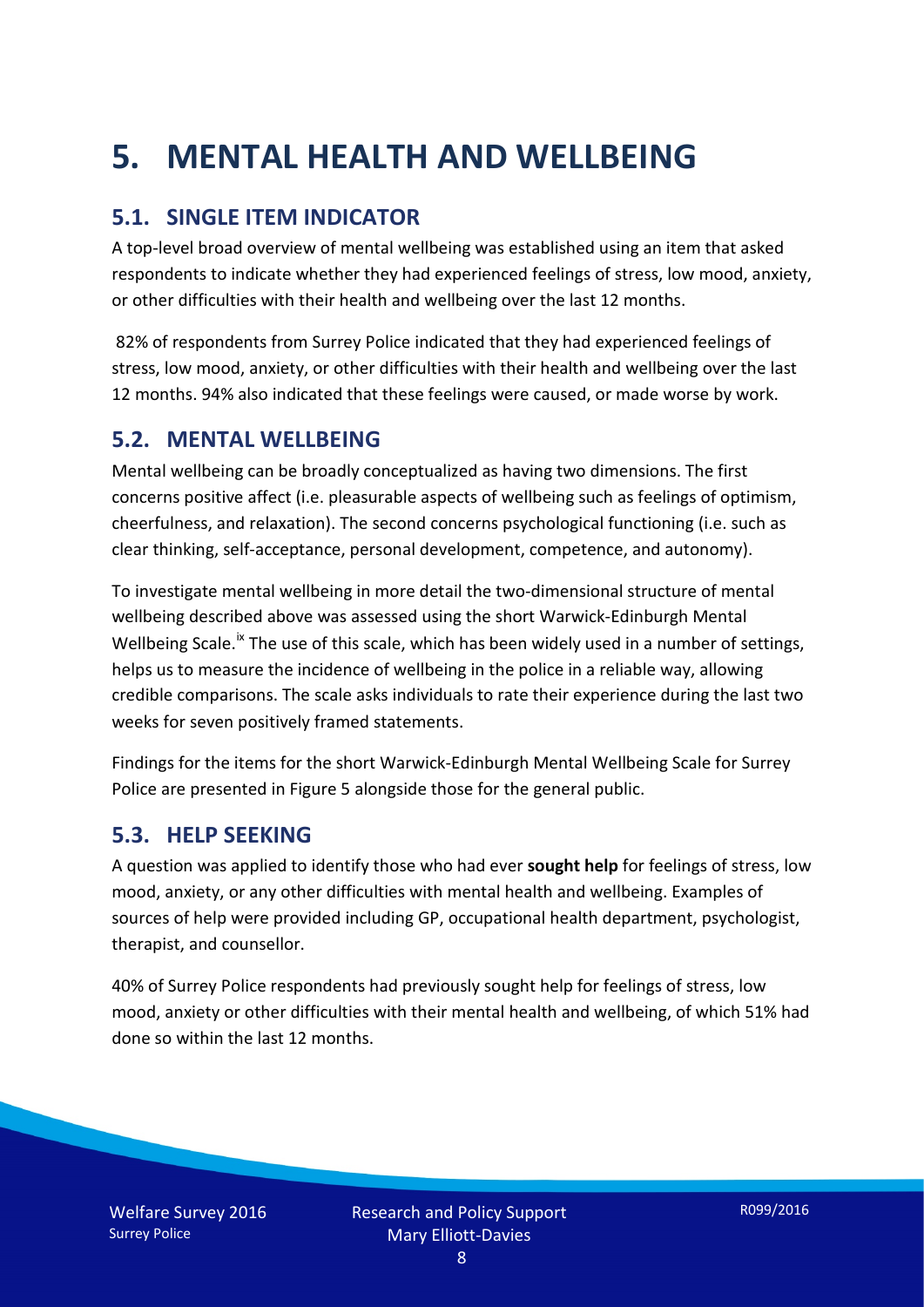



General Population: North West [England] Mental Wellbeing Survey (2012-23) Local Response: PFEW Welfare Survey (2016)

**5.4. STRESS**

Work related stress was measured using a single-item measure. 39% of respondents from Surrey Police presented with a non-diagnostic case of work-related stress.<sup>[x](#page-15-9)</sup> Stress outside of work was assessed using an adaptation of the work-related stress measure. 10% of respondents from Surrey Police presented with a non-diagnostic case of stress outside of work.

Welfare Survey 2016 Surrey Police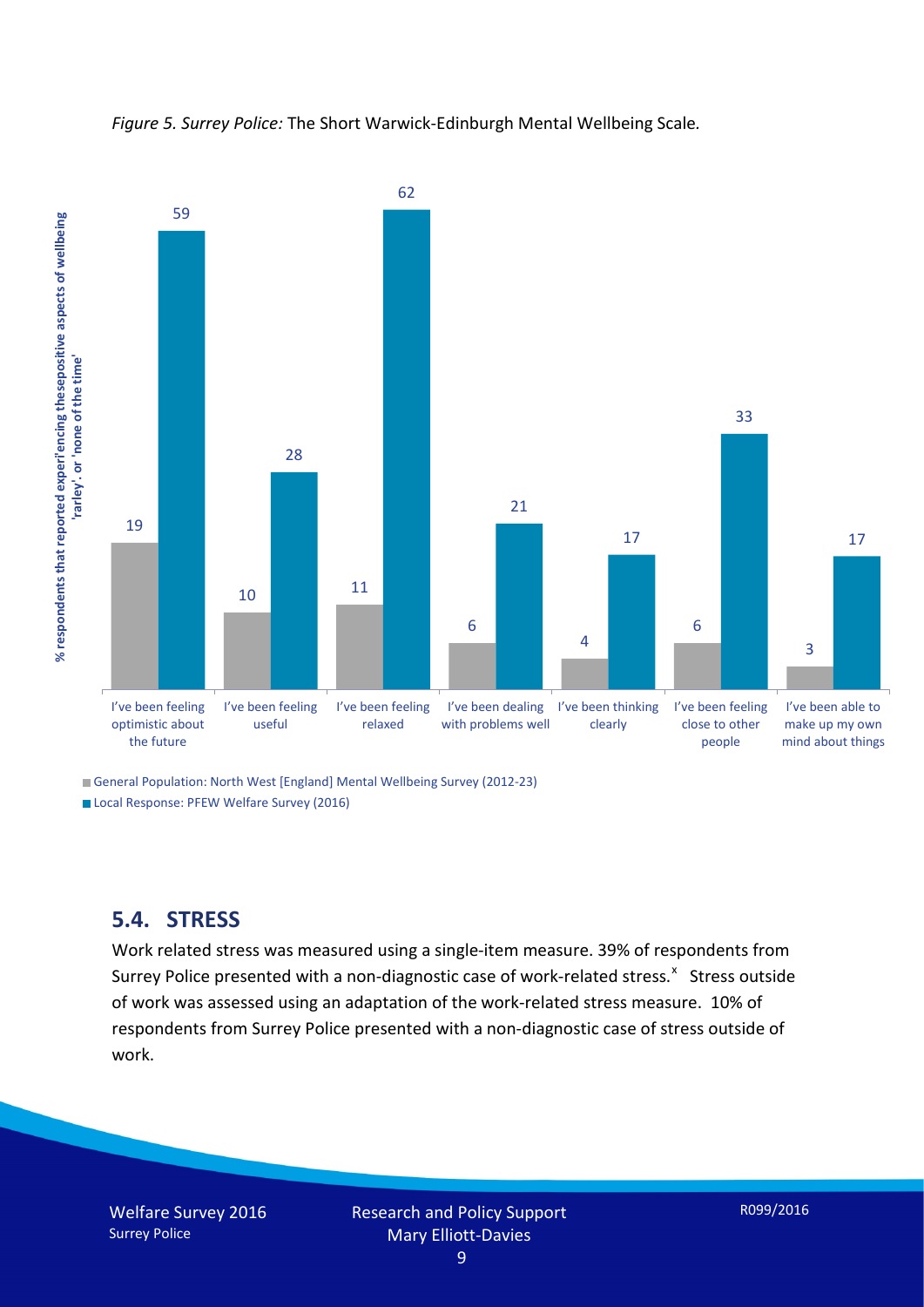# **6. ORGANISATIONAL SUPPORT: MENTAL HEALTH & WELLBEING**

Participants who indicated that they had sought help for difficulties with mental health and wellbeing were presented with additional questions concerning disclosure to a line manager.

### **6.1. DISCLOSURE**

63% of respondents reported that they had disclosed seeking mental health and wellbeing support to their line managers.

### **6.2. REASONS FOR NON-DISCLOSURE**

Respondents who did not disclose that they were seeking mental health and wellbeing support were asked to indicate why. Findings are presented in Figure 6 below. Respondents were able to cite as many reasons as applicable.

#### *Figure 6. Surrey Police: Reasons for non-disclosure*



Reasons for non-disclosure

#### **D**Other

- I didn't want to be treated differently (in a negative way)
- I It wasn't affecting my work so I didn't feeli like I needed to
- I thought it would negatively affect my opportunities for promotion and/or specialisation
- I was worried that my other colleagues would find out

Welfare Survey 2016 Surrey Police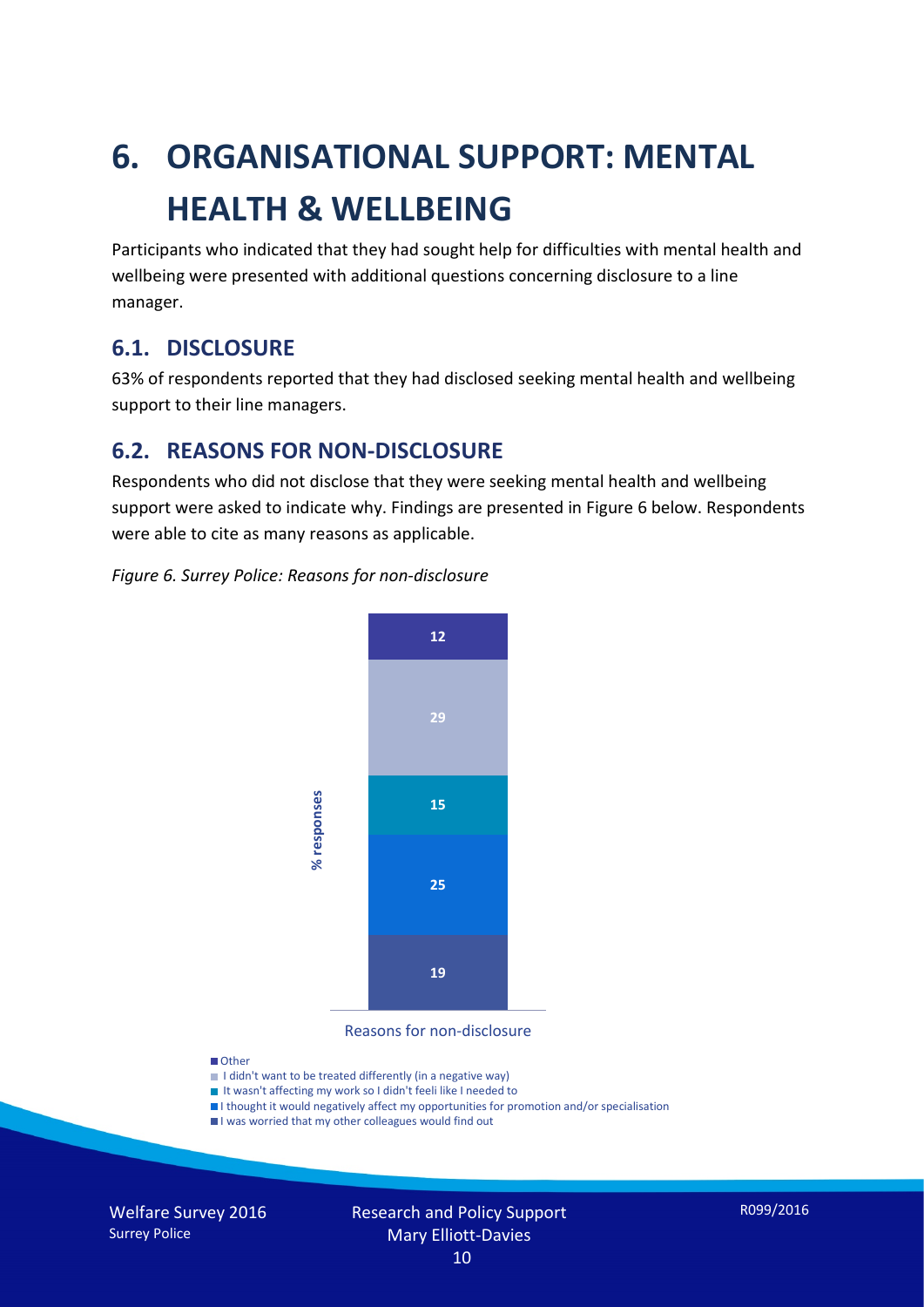### **6.3. LOCAL ATTITUDES TO MENTAL HEALTH AND WELLBEING**

All respondents were asked about the attitude of the police service towards mental health and wellbeing. Nationally, these were found to be fairly negative. Figure 7 below shows the perception reported by respondents from Surrey Police.





Welfare Survey 2016 Surrey Police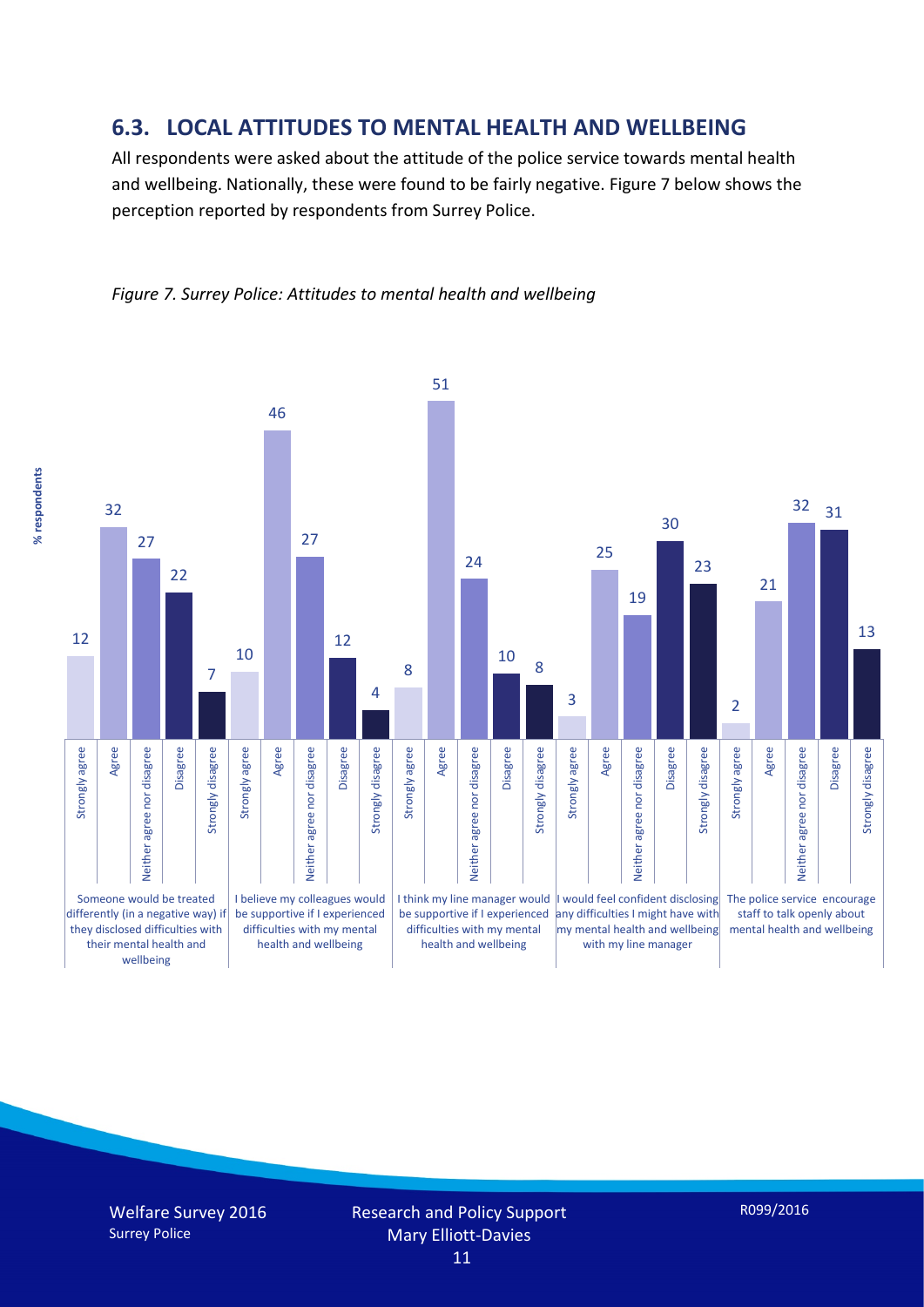# **7. ABSENCE BEHAVIOUR**

# **7.1. ABSENCE**

63% of respondents from Surrey Police reported one or more days of sickness absence and 32% of respondents indicated that at least one day of their sickness absence was attributable to stress, depression, or anxiety.

# **7.2. PRESENTEEISM AND LEAVEISM**

Presenteeism is the act of attending work while ill. This has been shown to be associated with subsequent health decline, particularly in relation to burnout. $^{x_i}$  and can to lead to elevated absenteeism.<sup>[xii](#page-16-1)</sup> Moreover, evidence suggests that presenteeism can compound the effects of the initial illness and negatively influence job satisfaction, resulting in negative job attitudes and withdrawal from work.<sup>[xiii](#page-16-2)</sup>

Leaveism is a recently coined term to describe hidden sickness absence and work undertaken during rest periods including using allocated time off such as annual leave entitlements to take time off when they are in fact unwell. Findings for Surrey Police are presented in Figure 8 below.



#### *Figure 8. Surrey Police: Absence behaviours*

Welfare Survey 2016 Surrey Police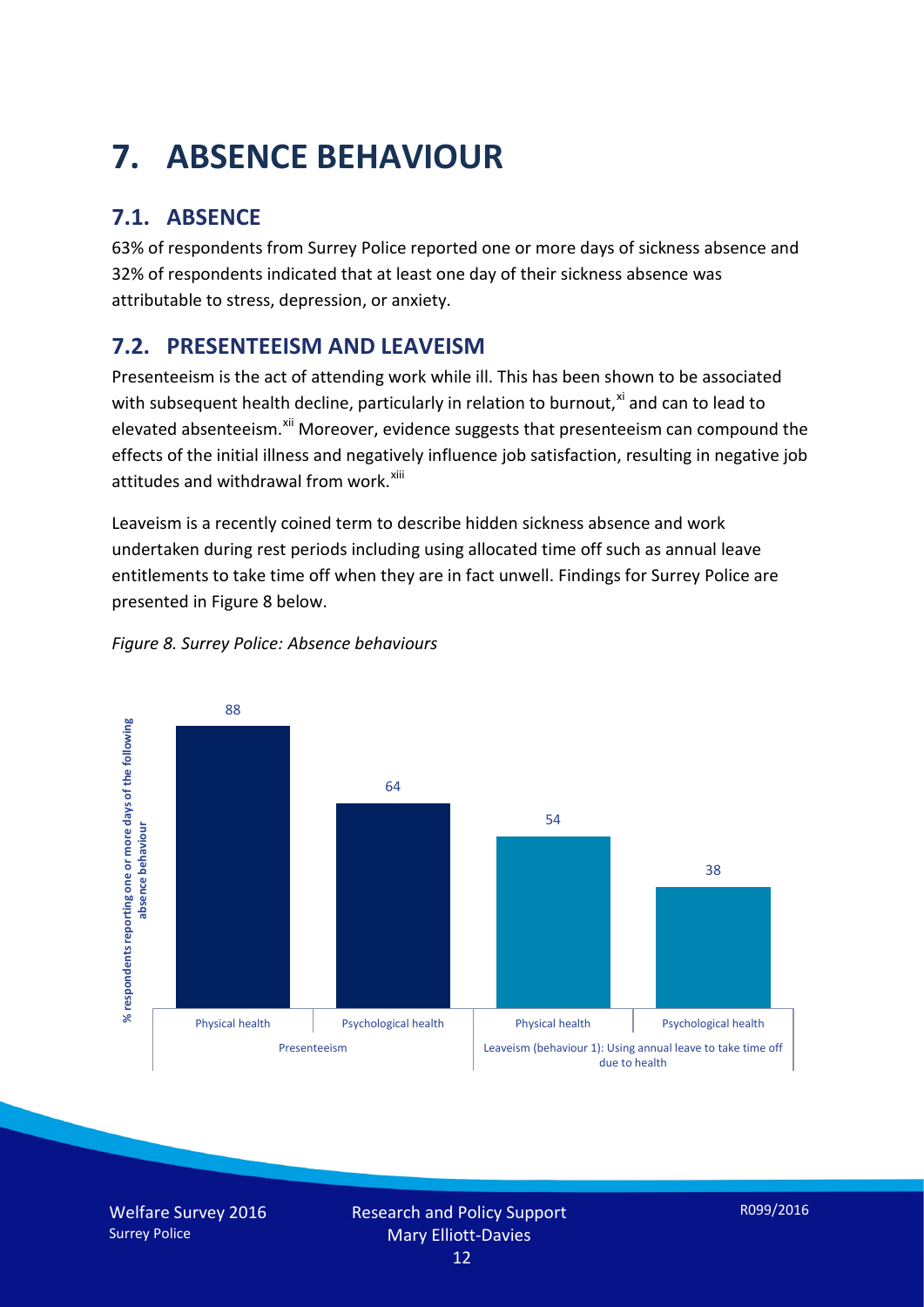# **8. ACCIDENTS, VIOLENCE AND INJURIES**

# **8.1. VIOLENCE**

Verbal and physical violence was assessed using four questions regarding how often officers received verbal insults, verbal threats, unarmed physical attacks, and attacks with a weapon from members of the public over the previous 12 months. Findings are presented in Figure 9 below.

*Figure 9. Surrey Police: Frequency of verbal and physical violence from members of the public*

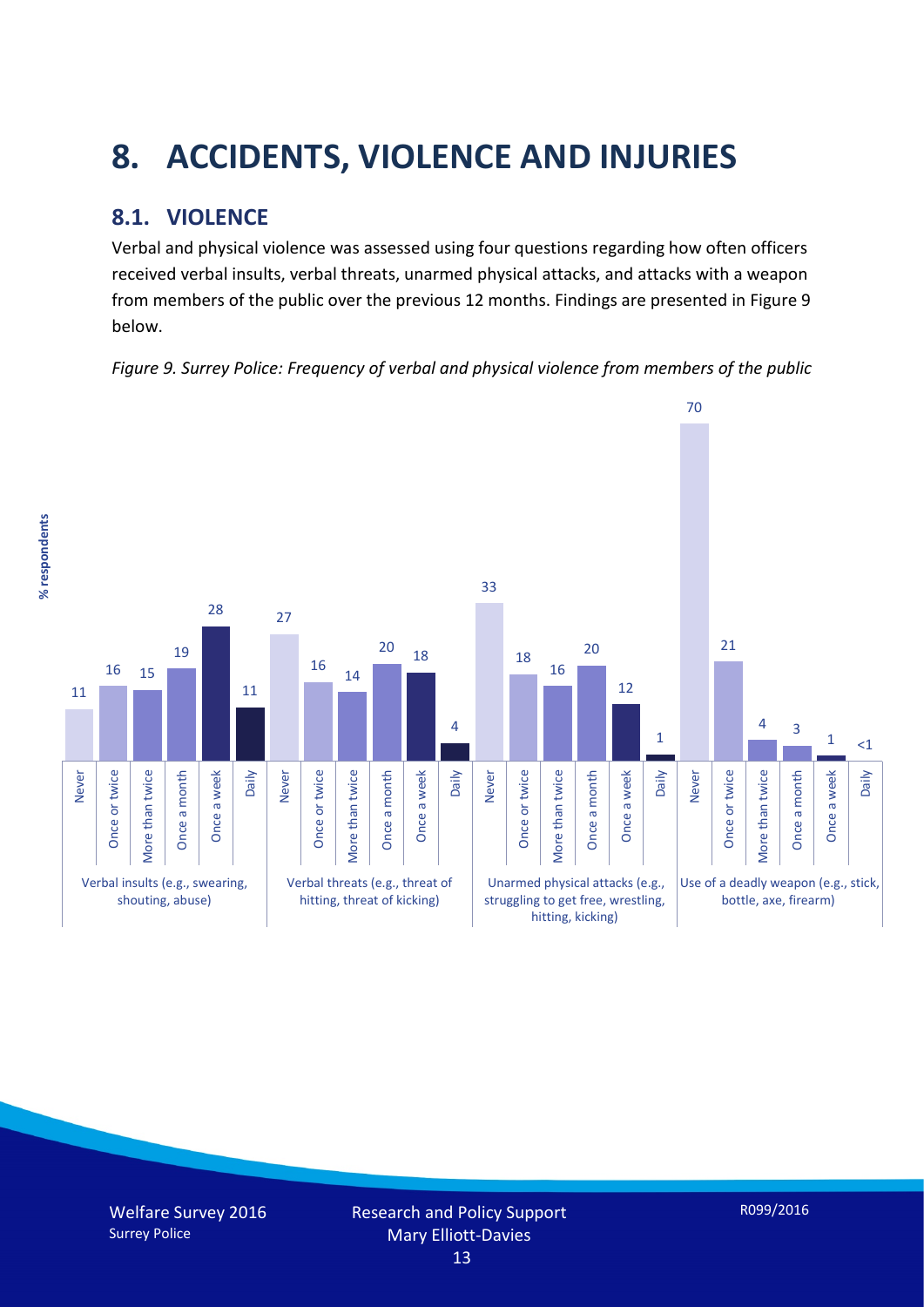## **8.2. INJURIES DUE TO ACCIDENTS AND VIOLENCE**

18% of Surrey Police respondents reported that they had suffered one or more injuries that required medical attention as a result of **work-related violence** in the last year – losing more than 211 days in sickness absence. Whilst 29% of Surrey Police respondents also reported that they had suffered one or more injuries that required medical attention as a result of **work-related accidents** in the last year – losing more than 535 days in sickness absence.

Welfare Survey 2016 Surrey Police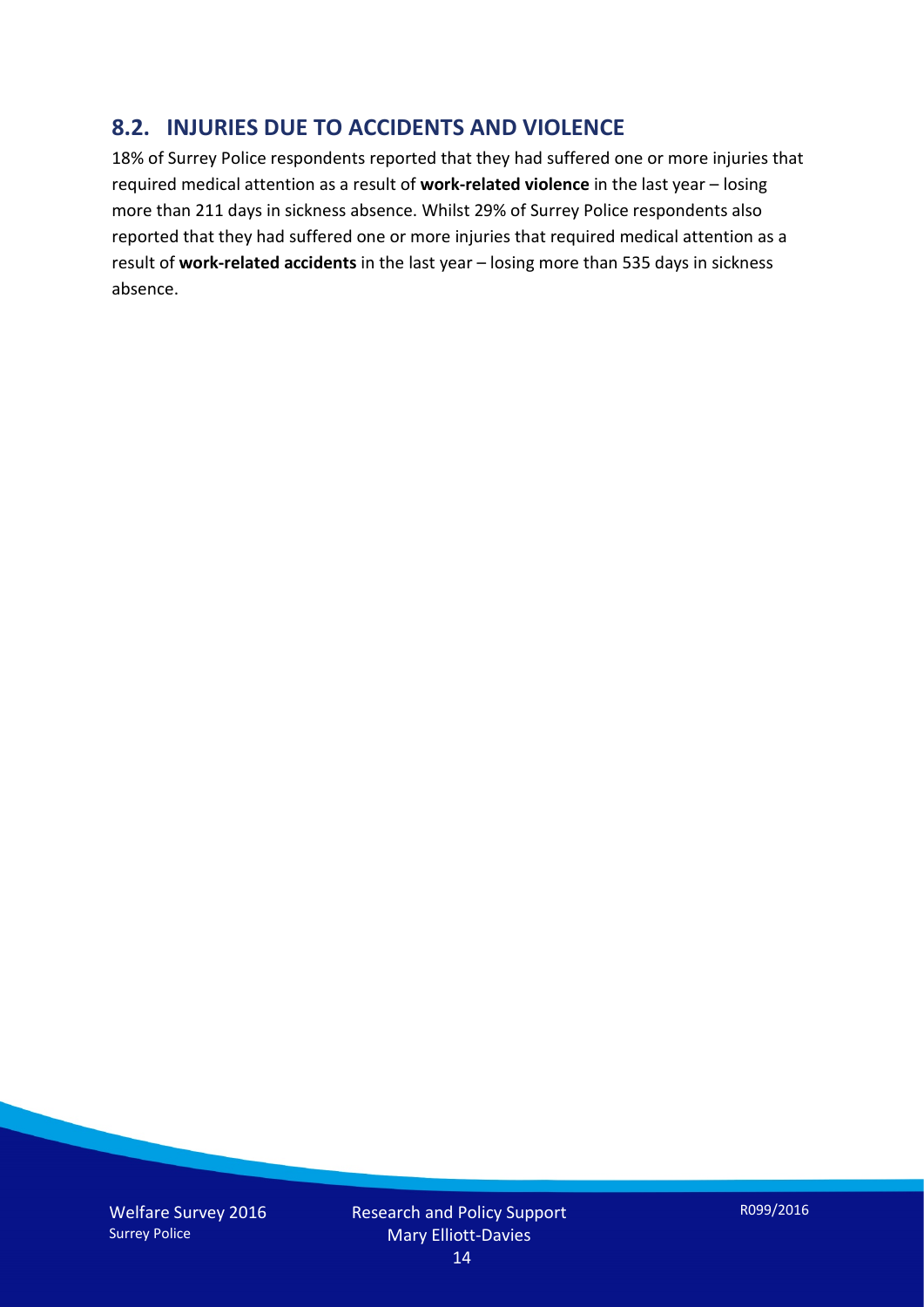# **9. Notes for JBBs**

Additional findings from the 2016 welfare survey are available on request from the Research and Policy department.

The findings of the survey can also be broken down in more detail in terms of different demographic groups, such as rank, role or length of service. However please be aware that we can only go into a certain level of detail with this demographic data in order to preserve respondents' confidentiality.

JBBs wishing to obtain further information can contact Mary Elliott-Davies [\(mary.elliott](mailto:mary.elliott-davies@polfed.org)[davies@polfed.org\)](mailto:mary.elliott-davies@polfed.org) to discuss their requirements. The Research and Policy Department only has one member of staff responsible for these data requests therefore please bear this in mind when contacting the team.

All other interested parties should speak to their local JBB in the first instance.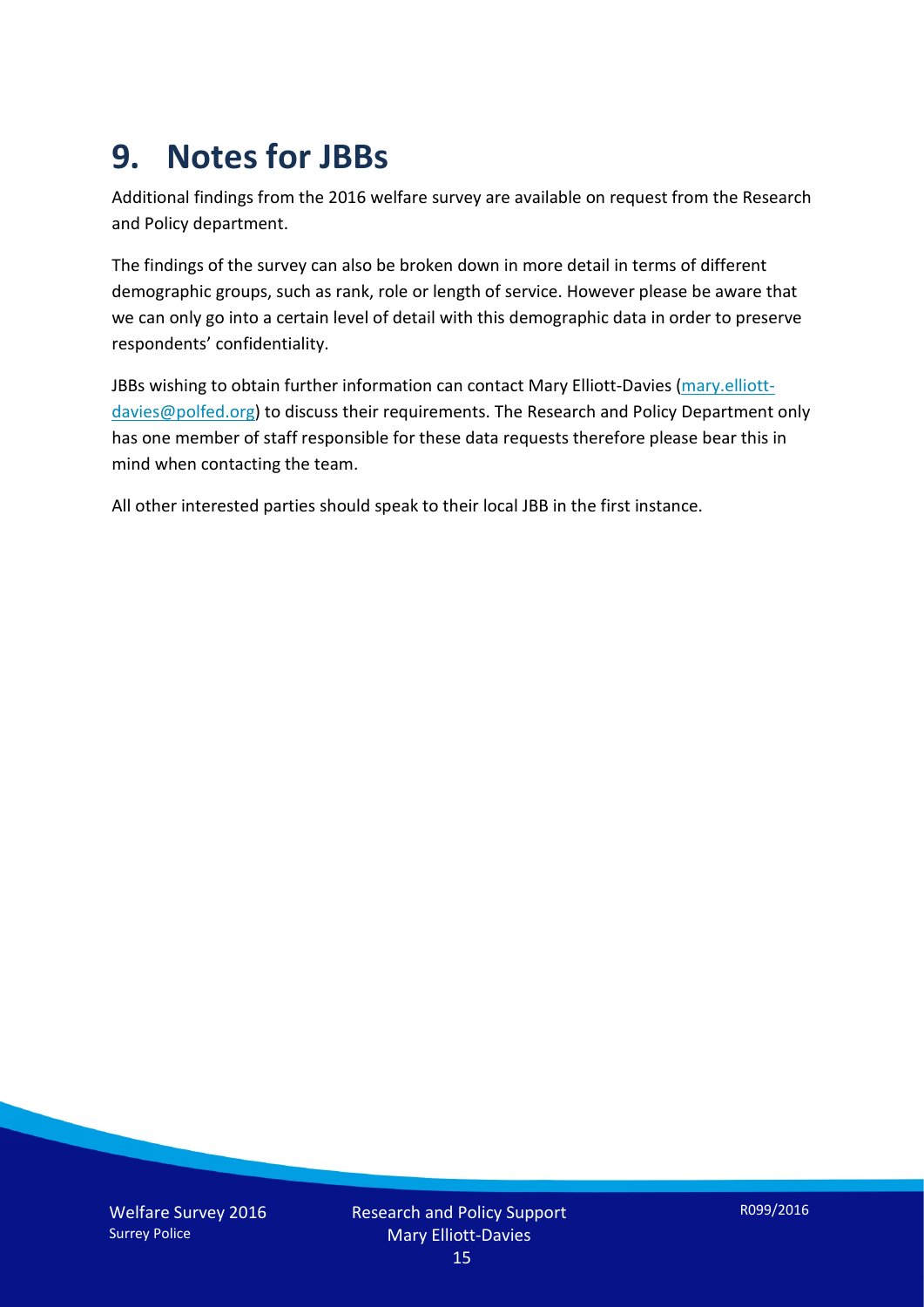# **10. REFERENCES**

<span id="page-15-0"></span>i National Audit Office (2015). Financial Sustainability of Police Forces in England and Wales. Retrieved September 12, 2016, fro[m https://www.nao.org.uk/wp](https://www.nao.org.uk/wp-content/uploads/2015/06/Financial-sustainability-of-police-forces.pdf)[content/uploads/2015/06/Financial-sustainability-of-police-forces.pdf](https://www.nao.org.uk/wp-content/uploads/2015/06/Financial-sustainability-of-police-forces.pdf)

<span id="page-15-1"></span><sup>ii</sup> Home Office (2010). Police Service Strength: England and Wales, 31 March 2010. Retrieved September 12, 2016, from [https://www.gov.uk/government/uploads/system/uploads/attachment\\_data/file/115745/hosb1410](https://www.gov.uk/government/uploads/system/uploads/attachment_data/file/115745/hosb1410.pdf) [.pdf](https://www.gov.uk/government/uploads/system/uploads/attachment_data/file/115745/hosb1410.pdf)

<span id="page-15-2"></span><sup>iii</sup> Home Office (2016). Police Workforce, England and Wales, 31 March 2016. Statistical Bulletin 05/16. Retrieved September 12, 2016, fro[m https://www.gov.uk/government/statistics/police](https://www.gov.uk/government/statistics/police-workforce-england-and-wales-31-march-2016)[workforce-england-and-wales-31-march-2016](https://www.gov.uk/government/statistics/police-workforce-england-and-wales-31-march-2016)

<span id="page-15-3"></span><sup>iv</sup> Elliott-Davies, M., Donnelly, J., Boag-Munroe, F., & Van Mechelen, D. (2016). 'Getting a battering' The perceived impact of demand and capacity imbalance within the Police Service of England and Wales: A qualitative review. The Police Journal, 89, 2, 93-116.

<span id="page-15-4"></span><sup>v</sup> Cousins, R., Mackay, C., Clarke, S., Kelly, C., Kelly, P., & McCaig, R. (2004). 'Management Standards' and work-related stress in the UK: Practical development. *Work & Stress, 18*, 113–136; Mackay, C., Cousins, R., Kelly, P., Lee, S., & McCaig, R. (2004). 'Management Standards' and work-related stress in the UK: Policy background and science. *Work & Stress, 18*, 91–112.

<span id="page-15-5"></span>vi Edwards, J., & Webster, S. (2012). Psychosocial risk assessment: Measurement invariance of the UK Health and Safety Executive's Management Standards Indicator Tool across public and private sector organizations. *Work & Stress, 26*, 130–142

<span id="page-15-6"></span>vii HSE.(2006).Managing shift work: *Health and Safety Guidance*. HSE Books, HSG256, ISBN 9780717661978, Crown Copyright.

<span id="page-15-7"></span>viii Home Office. (2010). Guidance on Variable shift arrangements for police officers [PNB circular] 016-2010.

<span id="page-15-8"></span><sup>ix</sup> Stewart-Brown, S., Tennant, A., Tennant, R., Platt, S., Parkinson, J., & Weich, S. (2009). Internal construct validity of the Warwick-Edinburgh Mental Well-being Scale (WEMWBS): A Rasch analysis using data from the Scottish Health Education Population Survey. *Health and Quality of Life Outcomes, 7*: 15.

<span id="page-15-9"></span>x Smith, A., Johal, S., Wadsworth, E., Davey Smith, G., & Peters, T. (2000). The Scale of Perceived Stress at Work: The Bristol Stress and Health at Work Study. Contract Research Report 265/2000. Sudbury: HSE Books.